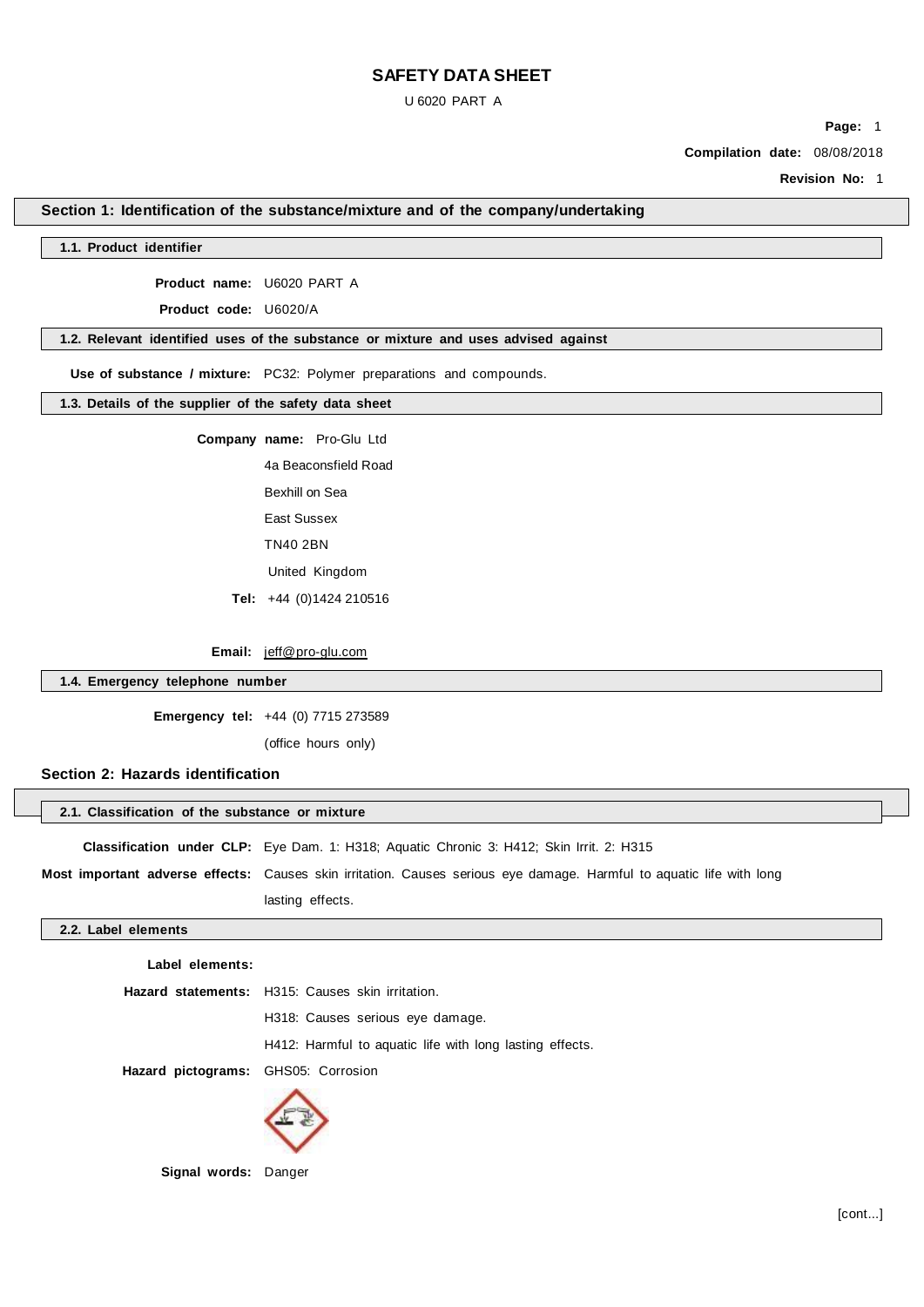U 6020 PART A

**Precautionary statements:** P280: W ear protective gloves/protective clothing/eye protection/face protection. P302+P352: IF ON SKIN: W ash with plenty of water. P305+P351+P338: IF IN EYES: Rinse cautiously with water for several minutes. Remove contact lenses, if present and easy to do. Continue rinsing. P310: Immediately call a POISON CENTER or doctor. P321: Specific treatment (see supplemental first aid instruction on this label) P362+P364: Take off contaminated clothing and wash it before reuse.

**2.3. Other hazards**

PBT: This product is not identified as a PBT/vPvB substance.

# **Section 3: Composition/information on ingredients**

**3.2. Mixtures**

## **Hazardous ingredients:**

# 1,1',1'',1'''-ETHYLENEDINITRILOTETRAPROPAN-2-OL

| <b>EINECS</b> | CAS      | ' W EL<br><b>PBT</b> | <b>CLP</b> Classification | Percent |
|---------------|----------|----------------------|---------------------------|---------|
| 203-041-4     | 102-60-3 |                      | Eye Irrit. 2: H319        | 10-50%  |

2,2'-DIMETHYL-4,4'-METHYLENEBIS(CYCLOHEXYLAMINE)

| 229-962-1 | 6864-37-5 | Acute Tox. 3: H331; Acute Tox. 3: H311; | 1-10% |
|-----------|-----------|-----------------------------------------|-------|
|           |           | Acute Tox. 4: H302; Skin Corr. 1A:      |       |
|           |           | H314; Aquatic Chronic 2: H411           |       |

| Section 4: First aid measures                                                                            |                                                                                                        |  |
|----------------------------------------------------------------------------------------------------------|--------------------------------------------------------------------------------------------------------|--|
| 4.1. Description of first aid measures                                                                   |                                                                                                        |  |
| <b>Skin contact:</b> Remove all contaminated clothes and footwear immediately unless stuck to skin. Wash |                                                                                                        |  |
|                                                                                                          | immediately with plenty of soap and water.                                                             |  |
|                                                                                                          | Eye contact: Bathe the eye with running water for 15 minutes. Transfer to hospital for specialist      |  |
|                                                                                                          | examination.                                                                                           |  |
|                                                                                                          | Ingestion: Wash out mouth with water. Do not induce vomiting. If conscious, give half a litre of water |  |
|                                                                                                          | to drink immediately. Consult a doctor.                                                                |  |
|                                                                                                          | <b>Inhalation:</b> Remove casualty from exposure ensuring one's own safety whilst doing so.            |  |
|                                                                                                          | 4.2. Most important symptoms and effects, both acute and delayed                                       |  |
|                                                                                                          | <b>Skin contact:</b> There may be irritation and redness at the site of contact.                       |  |
|                                                                                                          | Eye contact: There may be pain and redness. The eyes may water profusely. There may be severe          |  |
|                                                                                                          | pain. The vision may become blurred. May cause permanent damage.                                       |  |
|                                                                                                          | <b>Ingestion:</b> There may be soreness and redness of the mouth and throat. Nausea and stomach        |  |
|                                                                                                          | pain may occur.                                                                                        |  |
|                                                                                                          | <b>Inhalation:</b> There may be irritation of the throat with a feeling of tightness in the chest.     |  |
|                                                                                                          | Delayed / immediate effects: Immediate effects can be expected after short-term exposure.              |  |

**Page:** 2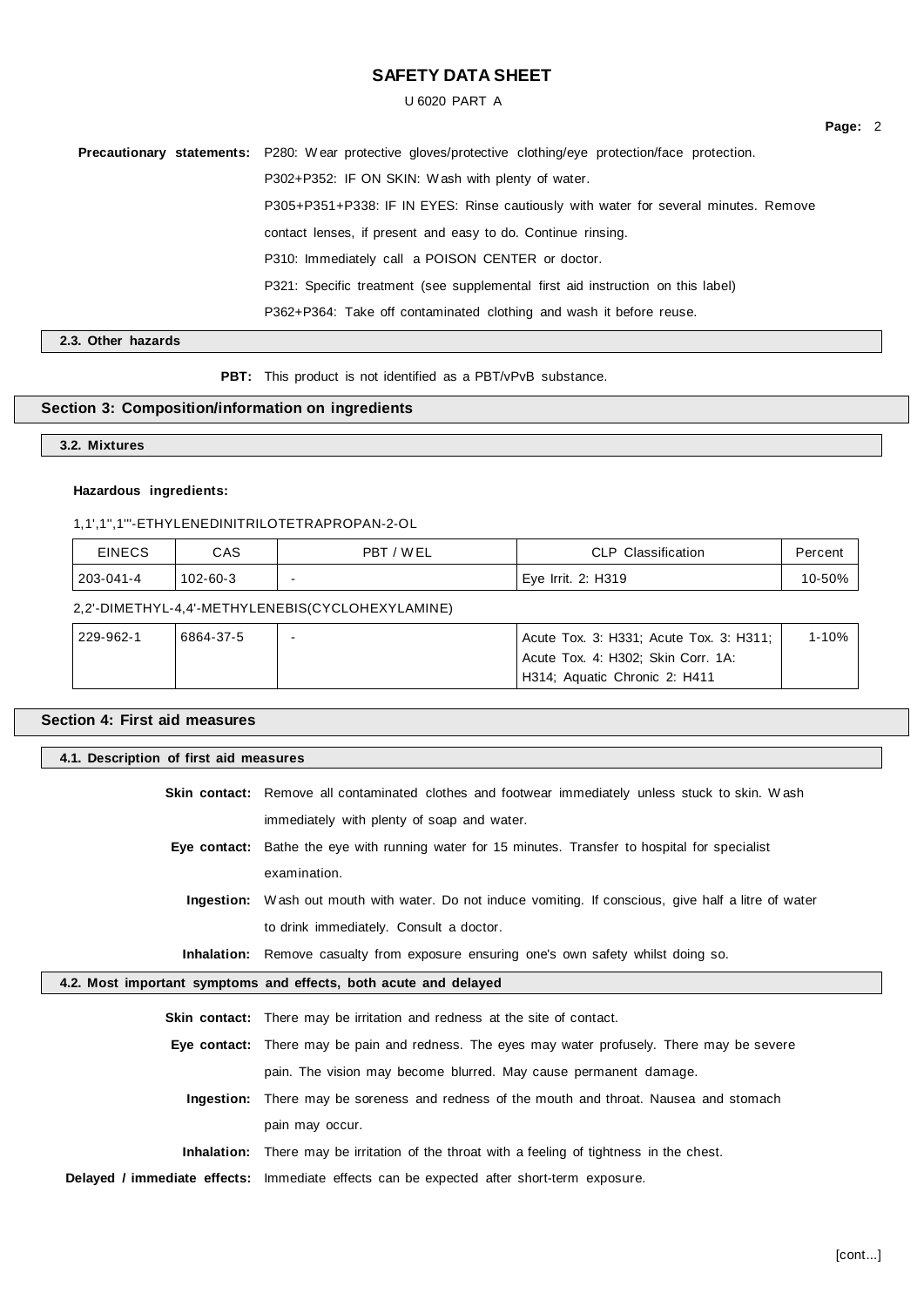#### U 6020 PART A

**Page:** 3

### **4.3. Indication of any immediate medical attention and special treatment needed**

**Immediate / special treatment:** Eye bathing equipment should be available on the premises.

#### **Section 5: Fire-fighting measures**

#### **5.1. Extinguishing media**

**Extinguishing media:** Suitable extinguishing media for the surrounding fire should be used. Use water spray

to cool containers.

# **5.2. Special hazards arising from the substance or mixture**

**Exposure hazards:** In combustion emits toxic fumes.

## **5.3. Advice for fire-fighters**

**Advice for fire-fighters:** Wear self-contained breathing apparatus. W ear protective clothing to prevent contact with skin and eyes.

**Section 6: Accidental release measures**

## **6.1. Personal precautions, protective equipment and emergency procedures**

**Personal precautions:** Mark out the contaminated area with signs and prevent access to unauthorised personnel. Do not attempt to take action without suitable protective clothing - see section 8 of SDS. Turn leaking containers leak-side up to prevent the escape of liquid.

### **6.2. Environmental precautions**

**Environmental precautions:** Do not discharge into drains or rivers. Contain the spillage using bunding.

### **6.3. Methods and material for containment and cleaning up**

**Clean-up procedures:** Absorb into dry earth or sand. Transfer to a closable, labelled salvage container for

disposal by an appropriate method.

#### **6.4. Reference to other sections**

**Reference to other sections:** Refer to section 8 of SDS.

#### **Section 7: Handling and storage**

#### **7.1. Precautions for safe handling**

**Handling requirements:** Avoid direct contact with the substance. Ensure there is sufficient ventilation of the area.

Avoid the formation or spread of mists in the air.

# **7.2. Conditions for safe storage, including any incompatibilities**

**Storage conditions:** Store in a cool, well ventilated area. Keep container tightly closed.

**7.3. Specific end use(s)**

**Specific end use(s):** No data available.

# **Section 8: Exposure controls/personal protection**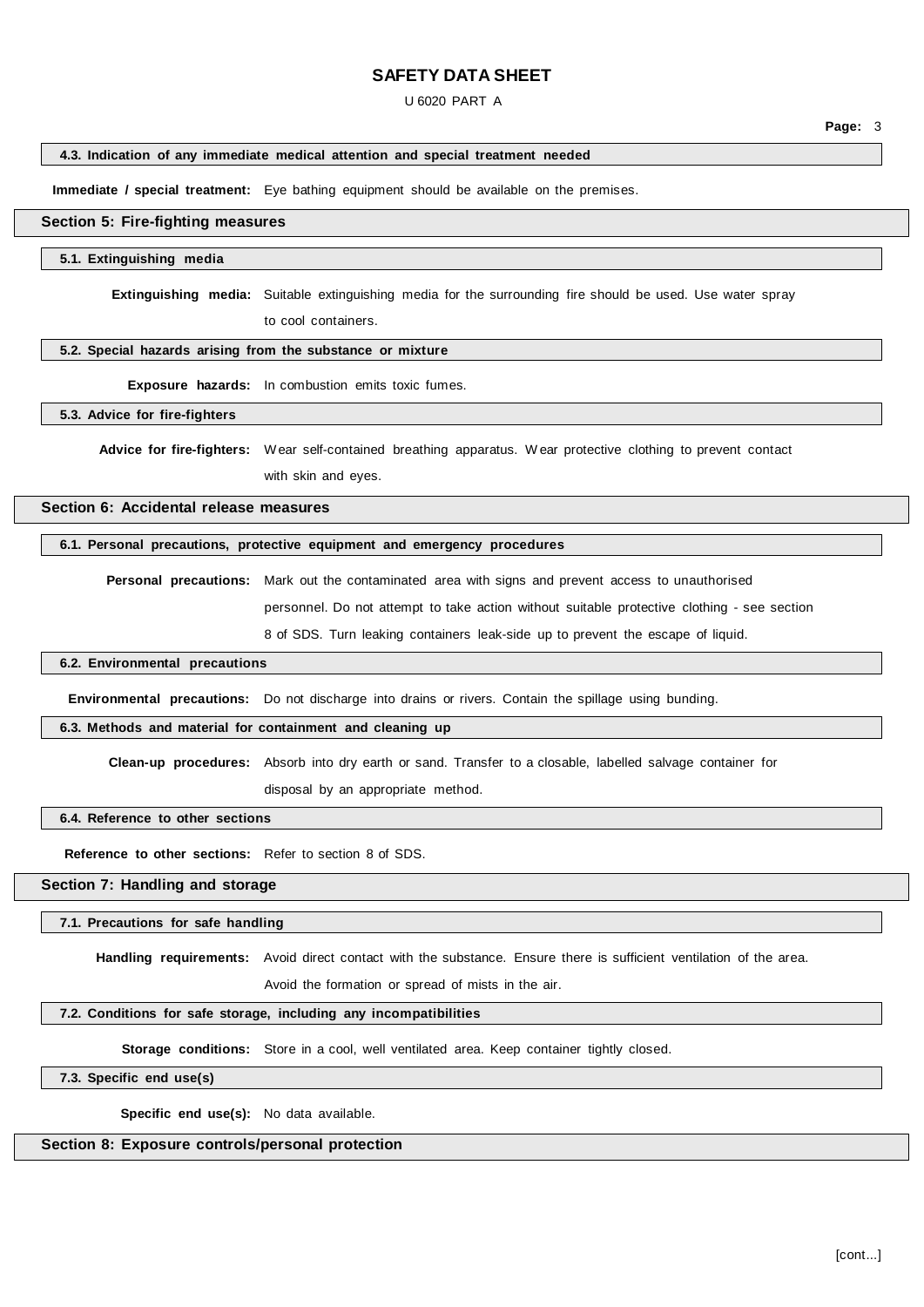U 6020 PART A

**8.1. Control parameters**

**Workplace exposure limits:** No data available.

**DNEL/PNEC Values**

**DNEL / PNEC** No data available.

**8.2. Exposure controls**

**Engineering measures:** Ensure there is sufficient ventilation of the area. **Respiratory protection:** Self-contained breathing apparatus must be available in case of emergency. **Hand protection:** Protective gloves. **Eye protection:** Tightly fitting safety goggles. Ensure eye bath is to hand. **Skin protection:** Protective clothing.

**Section 9: Physical and chemical properties**

#### **9.1. Information on basic physical and chemical properties**

|                                      | State: Liquid                                    |
|--------------------------------------|--------------------------------------------------|
| Colour: Black                        |                                                  |
|                                      | <b>Odour:</b> Barely perceptible odour           |
| <b>Evaporation rate: Negligible</b>  |                                                  |
|                                      | <b>Oxidising:</b> Non-oxidising (by EC criteria) |
| <b>Solubility in water:</b> Miscible |                                                  |
| <b>Relative density: 1.05</b>        |                                                  |

## **9.2. Other information**

**Other information:** No data available.

**Section 10: Stability and reactivity**

**10.1. Reactivity**

**Reactivity:** Stable under recommended transport or storage conditions.

**10.2. Chemical stability**

**Chemical stability:** Stable under normal conditions.

**10.3. Possibility of hazardous reactions**

**Hazardous reactions:** Hazardous reactions will not occur under normal transport or storage conditions.

Decomposition may occur on exposure to conditions or materials listed below.

**10.4. Conditions to avoid**

**Conditions to avoid:** Heat.

**10.5. Incompatible materials**

**Materials to avoid:** Strong oxidising agents. Strong acids.

# **10.6. Hazardous decomposition products**

**Haz. decomp. products:** In combustion emits toxic fumes.

**Page:** 4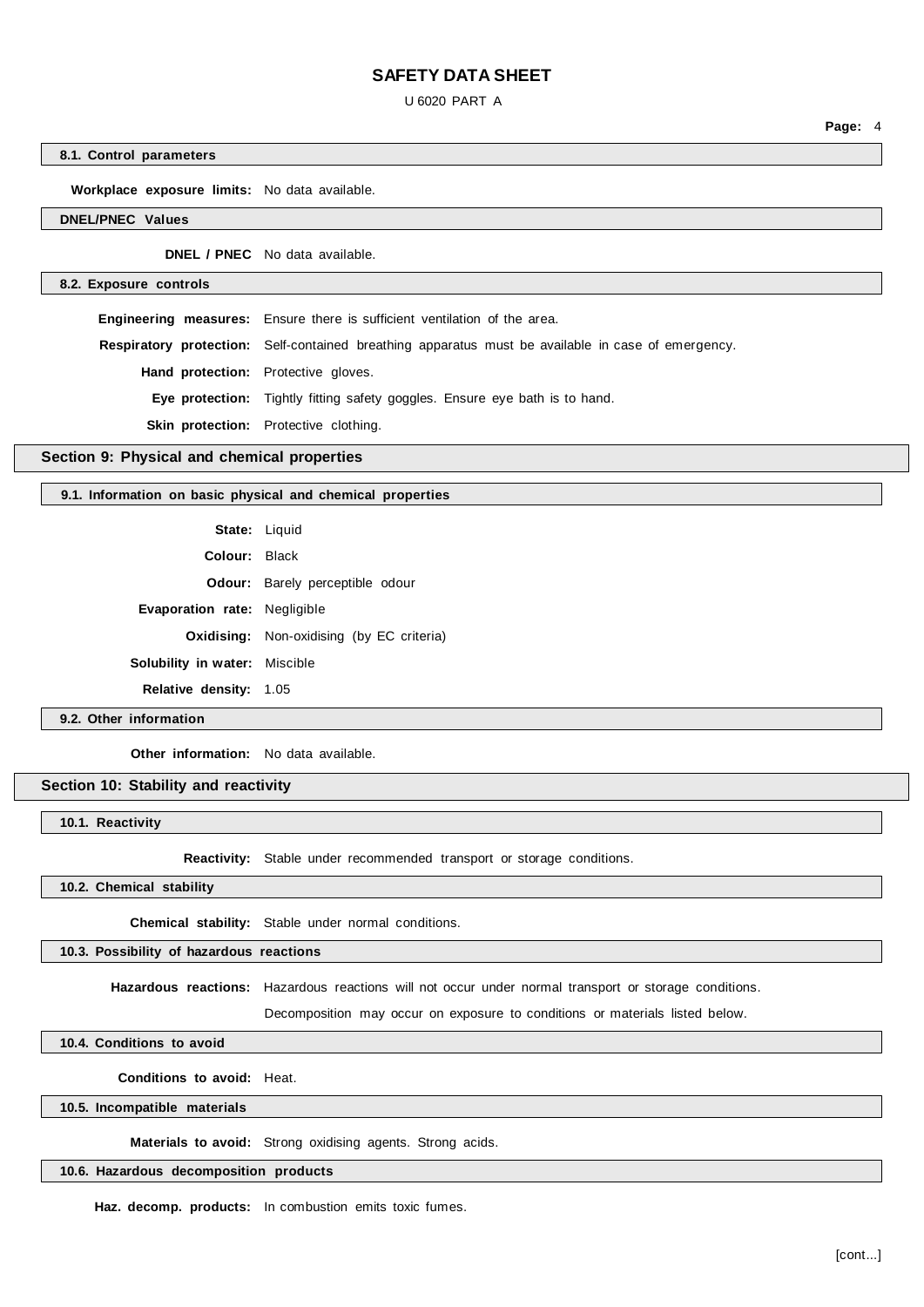U 6020 PART A

# **Section 11: Toxicological information**

## **11.1. Information on toxicological effects**

**Relevant hazards for product:**

| Hazard                        | Route | <b>Basis</b>          |
|-------------------------------|-------|-----------------------|
| Skin corrosion/irritation     | DRM   | Hazardous: calculated |
| Serious eye damage/irritation | OPT   | Hazardous: calculated |

**Symptoms / routes of exposure**

| <b>Skin contact:</b> There may be irritation and redness at the site of contact.                   |
|----------------------------------------------------------------------------------------------------|
| Eye contact: There may be pain and redness. The eyes may water profusely. There may be severe      |
| pain. The vision may become blurred. May cause permanent damage.                                   |
| Ingestion: There may be soreness and redness of the mouth and throat. Nausea and stomach           |
| pain may occur.                                                                                    |
| <b>Inhalation:</b> There may be irritation of the throat with a feeling of tightness in the chest. |
| Delayed / immediate effects: Immediate effects can be expected after short-term exposure.          |

**Section 12: Ecological information**

**12.1. Toxicity**

**Ecotoxicity values:** No data available.

**12.2. Persistence and degradability**

**Persistence and degradability:** Biodegradable.

**12.3. Bioaccumulative potential**

**Bioaccumulative potential:** No bioaccumulation potential.

**12.4. Mobility in soil**

**Mobility:** Readily absorbed into soil.

#### **12.5. Results of PBT and vPvB assessment**

**PBT identification:** This product is not identified as a PBT/vPvB substance.

**12.6. Other adverse effects**

**Other adverse effects:** Negligible ecotoxicity.

# **Section 13: Disposal considerations**

**13.1. Waste treatment methods**

**Disposal operations:** Transfer to a suitable container and arrange for collection by specialised disposal

company.

**NB:** The user's attention is drawn to the possible existence of regional or national regulations regarding disposal.